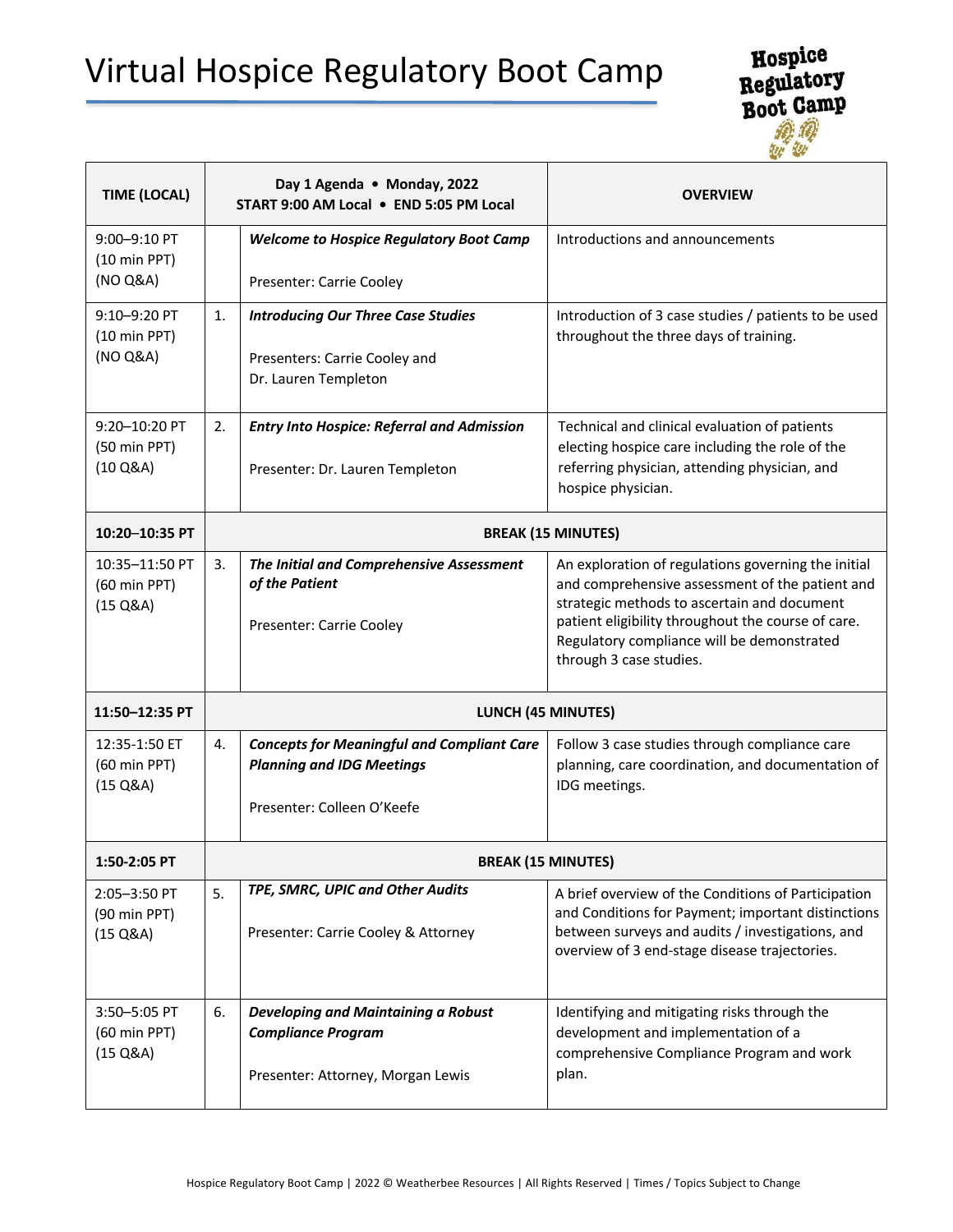## Virtual Hospice Regulatory Boot Camp



| <b>TIME (LOCAL)</b>                                           | Day 2 Agenda . Tuesday, 2022<br>START 9:00 AM Local . END 4:25 PM Local |                                                                                                                                                                 | <b>OVERVIEW</b>                                                                                                                                                                                                                                                                                                   |  |
|---------------------------------------------------------------|-------------------------------------------------------------------------|-----------------------------------------------------------------------------------------------------------------------------------------------------------------|-------------------------------------------------------------------------------------------------------------------------------------------------------------------------------------------------------------------------------------------------------------------------------------------------------------------|--|
| 9:00-10:15 PT<br>(60 min PPT)<br>$(15 \text{ Q} \& \text{A})$ | 7.                                                                      | Your Hospice Medical Director: Regulations,<br><b>Engagement, Secondary Conditions, and</b><br><b>Related Co-morbidities</b><br>Presenter: Dr. Lauren Templeton | Compliance with and definition of Medical<br>Director. Substantiating and documenting<br>hospice eligibility throughout the course of<br>care with inclusion of secondary conditions and<br>related co-morbidities. Compliance<br>documentation for all IDG members will be<br>demonstrated using 3 case studies. |  |
| 10:15-10:30 PT                                                |                                                                         | <b>BREAK (15 MINUTES)</b>                                                                                                                                       |                                                                                                                                                                                                                                                                                                                   |  |
| 10:30-11:45 PT<br>(60 min PPT)<br>$(15 \text{ Q} 8A)$         | 8.                                                                      | <b>Higher Levels of Care: General Inpatient</b><br><b>Care and Continous Home Care</b><br>Presenter: Colleen O'Keefe                                            | Regulatory and payment requirements to<br>support payment for the general inpatient<br>(GIP) level of care and the continuous home<br>care (CHC) level of care. Regulatory compliance<br>will be demonstrated through 3 case studies.                                                                             |  |
| 11:45-12:45 PT                                                |                                                                         | LUNCH (60 MINUTES)                                                                                                                                              |                                                                                                                                                                                                                                                                                                                   |  |
| 12:45-1:40 PT<br>(45 min PPT)<br>$(10 \text{ Q} 8A)$          | 9.                                                                      | When Your Patient's "Home" is a Facility<br>Presenter: Carrie Cooley                                                                                            | A discussion of regulations and compliance<br>challenges associated with providing hospice<br>care in nursing, assisted living, and other<br>facilaities. Regulatory compliance will be<br>demonstrated through 3 case studies.                                                                                   |  |
| 1:40-2:55 PT<br>(60 min PPT)<br>$(15 \text{ Q} 8A)$           | 10.                                                                     | Using Hospice Data (HIS, CAHPS, HQRP, etc.)<br>to Create a Meaningful QAPI Program<br>Presenter: Colleen O'Keefe                                                | A deep dive into using hospice data to drive<br>quality initiatives and create a culture of<br>quality.                                                                                                                                                                                                           |  |
| 2:55-3:10 PT                                                  |                                                                         | <b>BREAK (15 MINUTES)</b>                                                                                                                                       |                                                                                                                                                                                                                                                                                                                   |  |
| 3:10-4:25 PT<br>(60 min PPT)<br>$(15 \text{ Q} \& \text{A})$  | 11.                                                                     | <b>Ending Hospice Care: Discharge, Revocation</b><br>& Transfer - Regulation, Myth, Real World<br>Presenters: Carrie Cooley and<br>Dr. Lauren Templeton         | The nuances and complexities associated with<br>ending hospice care. Regulatory compliance<br>will be demonstrated through 3 case studies.                                                                                                                                                                        |  |